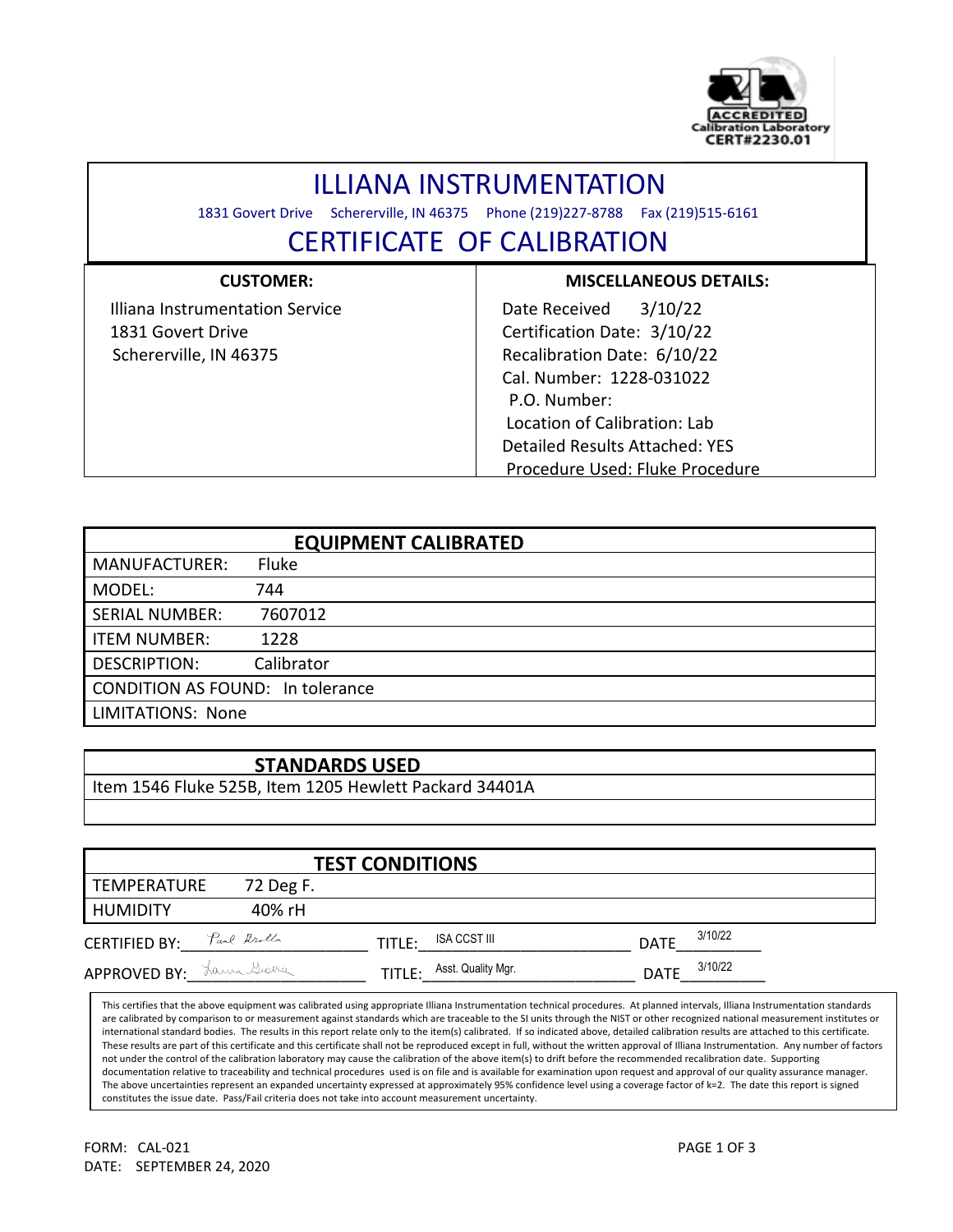| Item calibrated                    | Item 1228 Fluke model 744                                  |                       |          |          |             |             |             |      |
|------------------------------------|------------------------------------------------------------|-----------------------|----------|----------|-------------|-------------|-------------|------|
| Accuracy                           | Varies By Range, see upper and lower tolerance for details |                       |          |          |             |             |             |      |
| <b>Standard used</b>               | 1546 and 1205                                              |                       |          |          |             |             |             |      |
| Cal Date                           | 03/10/22                                                   |                       |          |          |             |             |             |      |
| <b>Intentional Offset at Found</b> | None                                                       |                       |          |          |             |             |             |      |
| Intentional Offset at Left         | None                                                       |                       |          |          |             |             |             |      |
| Limitations                        | None                                                       |                       |          |          |             |             |             |      |
|                                    |                                                            |                       |          |          |             |             |             |      |
| Input range                        | <b>Eng. Units</b>                                          | Cal Pt                | Upper    | lower    | Initial     | Final       | Sensitivity | Unc. |
|                                    |                                                            |                       |          |          |             |             | Check       |      |
|                                    |                                                            |                       |          |          |             |             |             |      |
| Measure K                          | C                                                          | $-180$                | $-179.4$ | $-180.6$ | $-179.9$    | $-179.9$    | OK          | 0.19 |
| Measure K                          | C                                                          | 0                     | 0.5      | $-0.5$   | $-0.1$      | $-0.1$      | OK          | 0.19 |
| Measure K                          | C                                                          | 400                   | 400.6    | 399.4    | 399.9       | 399.9       | OK          | 0.19 |
| Measure K                          | C                                                          | 800                   | 800.7    | 799.3    | 799.8       | 799.8       | OK          | 0.19 |
| Measure K                          | C                                                          | 1000                  | 1001     | 999      | 999.8       | 999.8       | OK          | 0.19 |
|                                    | C                                                          | 1300                  | 1300.9   | 1299.1   | 1299.8      | 1299.8      | OK          | 0.19 |
| Measure K                          |                                                            |                       |          |          |             |             |             |      |
| Simulate K                         | C                                                          | $-180$                | $-179.4$ | $-180.6$ | $-179.9$    | $-179.9$    | OK          | 0.16 |
| Simulate K                         | C                                                          | 0                     | 0.6      | $-0.6$   | $\mathbf 0$ | $\bf{0}$    | OK          | 0.16 |
| Simulate K                         | С                                                          | 400                   | 400.6    | 399.4    | 400.1       | 400.1       | OK          | 0.16 |
|                                    | C                                                          | 800                   | 800.8    | 799.2    | 800.1       | 800.1       | OK          | 0.16 |
| Simulate K<br>Simulate K           | C                                                          | 1000                  | 1001     | 999      | 1000.1      | 1000.1      | OK          | 0.16 |
|                                    | C                                                          |                       | 1301.3   |          |             |             | OK          |      |
| Simulate K                         |                                                            | 1300                  |          | 1298.7   | 1300.1      | 1300.1      |             | 0.16 |
|                                    | C                                                          |                       |          |          |             |             |             |      |
| Measure J                          | C                                                          | $-210$<br>$\mathbf 0$ | $-209.4$ | $-210.6$ | $-210.1$    | $-210.1$    | OK          | 0.17 |
| Measure J                          | C                                                          | 300                   | 0.6      | $-0.6$   | $-0.1$      | $-0.1$      | OK          | 0.17 |
| Measure J                          | C                                                          |                       | 300.6    | 299.4    | 299.9       | 299.9       | OK          | 0.17 |
| Measure J                          |                                                            | 600                   | 600.6    | 599.4    | 599.8       | 599.8       | OK          | 0.17 |
| Measure J                          | C                                                          | 900                   | 900.9    | 899.1    | 899.8       | 899.8       | OK          | 0.17 |
| Measure J                          | C                                                          | 1200                  | 1201.2   | 1198.8   | 1199.8      | 1199.8      | OK          | 0.17 |
|                                    |                                                            |                       |          |          |             |             |             |      |
| Simulate J                         | C                                                          | $-210$                | $-209.4$ | $-210.6$ | $-209.8$    | $-209.8$    | OK          | 0.13 |
| Simulate J                         | C                                                          | 0                     | 0.6      | $-0.6$   | 0.1         | 0.1         | OK          | 0.13 |
| Simulate J                         | $\mathsf{C}$                                               | 300                   | 300.6    | 299.4    | 300.1       | 300.1       | OK          | 0.13 |
| Simulate J                         | C                                                          | 600                   | 600.6    | 599.4    | 600.1       | 600.1       | OK          | 0.13 |
| Simulate J                         | C                                                          | 900                   | 900.9    | 899.1    | 900.2       | 900.2       | OK          | 0.13 |
| Simulate J                         | C                                                          | 1200                  | 1201.2   | 1198.8   | 1200.2      | 1200.2      | OK          | 0.13 |
|                                    |                                                            |                       |          |          |             |             |             |      |
| Measure S                          | С                                                          | 0                     | 0.6      | $-0.6$   | 0           | $\mathbf 0$ | OK          | 0.67 |
| Measure S                          | C                                                          | 400                   | 400.6    | 399.4    | 399.8       | 399.8       | OK          | 0.58 |
| Measure S                          | C                                                          | 800                   | 800.8    | 799.2    | 799.9       | 799.9       | OK          | 0.58 |
| Measure S                          | C                                                          | 1200                  | 1201.2   | 1198.8   | 1199.9      | 1199.9      | OK          | 0.58 |
| Measure S                          | $\mathsf C$                                                | 1600                  | 1601.6   | 1598.4   | 1599.8      | 1599.8      | OK          | 0.58 |
| Measure S                          | C                                                          | 1767                  | 1768.8   | 1765.2   | 1766.7      | 1766.7      | OK          | 0.58 |
|                                    |                                                            |                       |          |          |             |             |             |      |
| Simulate S                         | C                                                          | $\mathbf 0$           | 0.6      | $-0.6$   | 0.2         | 0.2         | OK          | 0.66 |
| Simulate S                         | C                                                          | 400                   | 400.6    | 399.4    | 399.9       | 399.9       | OK          | 0.55 |
| Simulate S                         | C                                                          | 800                   | 800.8    | 799.2    | 799.9       | 799.9       | OK          | 0.55 |
| Simulate S                         | C                                                          | 1200                  | 1201     | 1198.8   | 1200        | 1200        | OK          | 0.55 |
| Simulate S                         | C                                                          | 1600                  | 1601.6   | 1598.4   | 1599.9      | 1599.9      | OK          | 0.55 |
| Simulate S                         | C                                                          | 1767                  | 1768.8   | 1765.2   | 1766.9      | 1766.9      | OK          | 0.55 |
|                                    |                                                            |                       |          |          |             |             |             |      |
| Measure N                          | C                                                          | $-100$                | $-99.4$  | $-100.6$ | $-100.2$    | $-100.2$    | OK          | 0.2  |
| Measure N                          | C                                                          | 0                     | 0.6      | $-0.6$   | $-0.3$      | $-0.3$      | OK          | 0.2  |
| Measure N                          | $\mathsf{C}$                                               | 300                   | 300.6    | 299.4    | 299.7       | 299.7       | OK          | 0.2  |
| Measure N                          | C                                                          | 600                   | 600.6    | 599.4    | 599.7       | 599.7       | OK          | 0.2  |
| Measure N                          | C                                                          | 900                   | 900.9    | 899.1    | 899.7       | 899.7       | OK          | 0.2  |
| Measure N                          | C                                                          | 1300                  | 1301.3   | 1298.7   | 1299.7      | 1299.7      | OK          | 0.2  |
|                                    |                                                            |                       |          |          |             |             |             |      |
| Source N                           | C                                                          | $-100$                | $-99.4$  | $-100.6$ | $-99.7$     | $-99.7$     | OK          | 0.18 |
| Source N                           | C                                                          | 0                     | 0.6      | $-0.6$   | 0.3         | 0.3         | OK          | 0.18 |
| Source N                           | с                                                          | 300                   | 300.6    | 299.4    | 300.3       | 300.3       | OK          | 0.18 |
| Source N                           | C                                                          | 600                   | 600.6    | 599.4    | 600.2       | 600.2       | OK          | 0.18 |